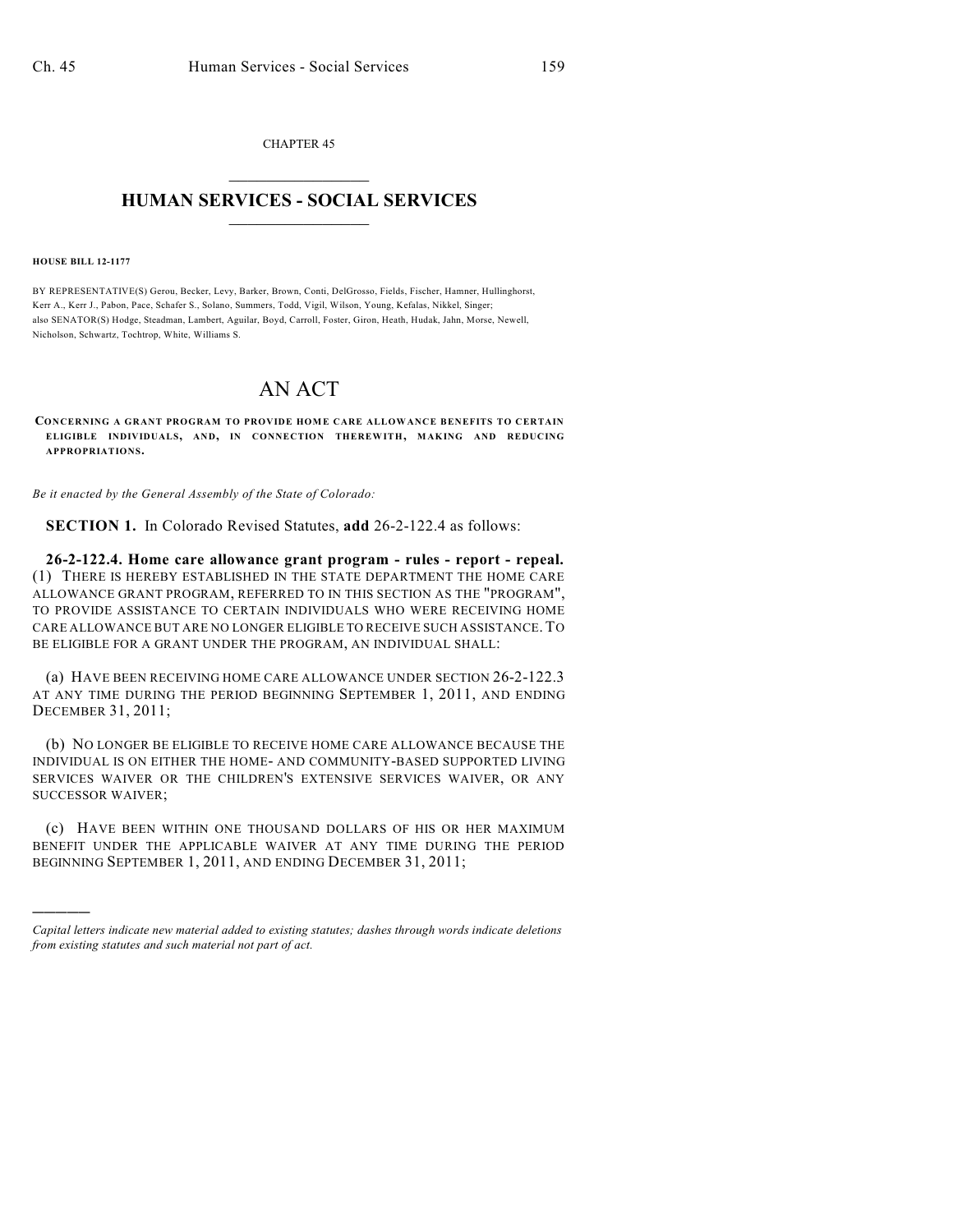(d) MEET ANY OTHER ELIGIBILITY REQUIREMENTS ESTABLISHED BY THE STATE BOARD BY RULE; AND

(e) SUBMIT AN APPLICATION TO THE STATE DEPARTMENT.

(2) (a) AS SOON AS PRACTICABLE AFTER THE EFFECTIVE DATE OF THIS SECTION, THE STATE BOARD SHALL ADOPT RULES GOVERNING THE PROGRAM, INCLUDING BUT NOT LIMITED TO INFORMATION REQUIRED IN AN APPLICATION, STANDARDS FOR ELIGIBILITY,REQUIREMENTS FOR ELIGIBILITY REDETERMINATIONS, AND THE AMOUNT OF ANY GRANT.

(b) SUBJECT TO AVAILABLE APPROPRIATIONS, THE STATE DEPARTMENT MAY PROVIDE TO AN INDIVIDUAL ELIGIBLE PURSUANT TO SUBSECTION (1) OF THIS SECTION A GRANT IN AN AMOUNT CONSISTENT WITH THE BENEFITS AVAILABLE FOR AN ELIGIBLE PERSON UNDER THE HOME CARE ALLOWANCE PROGRAM. FOR ELIGIBLE INDIVIDUALS, THE GRANTS MAY BE MADE RETROACTIVE TO JANUARY 1, 2012. THE STATE DEPARTMENT SHALL ADMINISTER THE PROGRAM IN A MANNER THAT WILL FACILITATE RAPID IMPLEMENTATION AND MINIMIZE ADMINISTRATIVE COSTS.

(3) IT IS THE INTENT OF THE GENERAL ASSEMBLY THAT MONEYS FOR THE PROGRAM COME FROM THE MONEYS APPROPRIATED FOR HOME CARE ALLOWANCE BENEFITS AND THAT ANY MONEYS APPROPRIATED FOR THE PROGRAM THAT ARE UNUSED MAY BE USED TO PROVIDE ADDITIONAL BENEFITS UNDER THE HOME CARE ALLOWANCE PROGRAM.

(4) (a) ON OR BEFORE OCTOBER 15, 2016, THE STATE DEPARTMENT SHALL SUBMIT A WRITTEN REPORT ON THE PROGRAM TO THE HEALTH AND HUMAN SERVICES COMMITTEE OF THE SENATE, OR ANY SUCCESSOR COMMITTEE, THE HEALTH AND ENVIRONMENT COMMITTEE OFTHE HOUSE OFREPRESENTATIVES, OR ANY SUCCESSOR COMMITTEE, AND TO THE JOINTBUDGET COMMITTEE OF THE GENERAL ASSEMBLY.AS PART OF THE REPORT, THE STATE DEPARTMENT SHALL SOLICIT FEEDBACK FROM GRANTRECIPIENTS AND THEIR FAMILIES.THE REPORT SHALL INCLUDE INFORMATION ON THE NUMBER OF GRANT RECIPIENTS, THE COST OF THE PROGRAM, AND THE EFFECT OF REPEAL OF THE PROGRAM ON GRANT RECIPIENTS AND THEIR FAMILIES.

(b) THIS SECTION IS REPEALED, EFFECTIVE JULY 1, 2017, UNLESS EXTENDED BY THE GENERAL ASSEMBLY.

**SECTION 2. Appropriation to the department of human services for the fiscal year beginning July 1, 2011.** In Session Laws of Colorado 2011, section 2 of chapter 335, (SB 11-209), amend Part VII (10) (C); and add Part VII (10) (C) footnote 28a, as follows:

Section 2. **Appropriation.**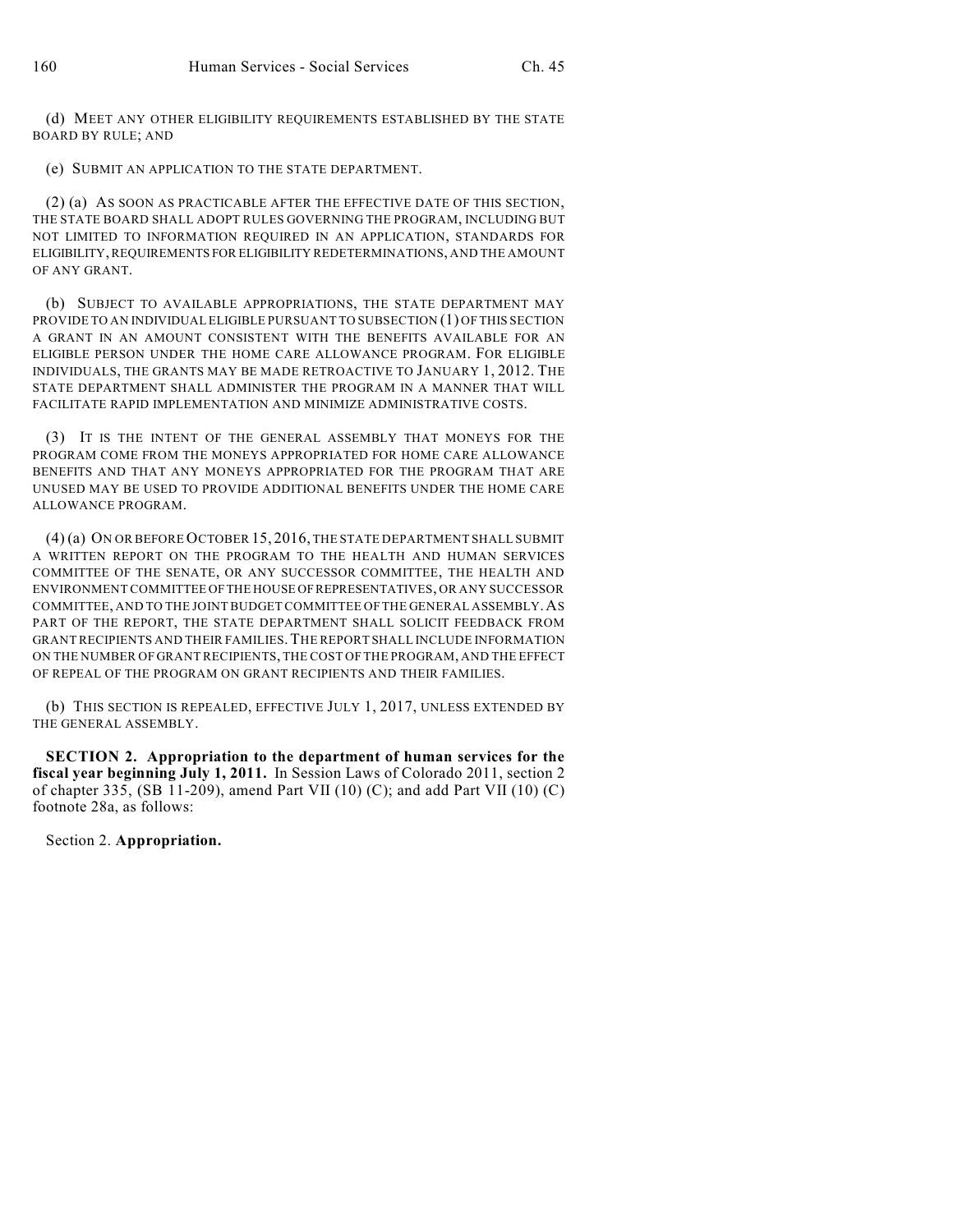|                                    | APPROPRIATION FROM        |              |                               |                                                |                             |                |                                       |                                |
|------------------------------------|---------------------------|--------------|-------------------------------|------------------------------------------------|-----------------------------|----------------|---------------------------------------|--------------------------------|
|                                    | ITEM &<br><b>SUBTOTAL</b> | <b>TOTAL</b> | <b>GENERAL</b><br><b>FUND</b> | <b>GENERAL</b><br><b>FUND</b><br><b>EXEMPT</b> | <b>CASH</b><br><b>FUNDS</b> |                | <b>REAPPROPRIATED</b><br><b>FUNDS</b> | <b>FEDERAL</b><br><b>FUNDS</b> |
|                                    | \$<br>\$                  |              | \$                            | \$                                             | \$                          | \$             | \$                                    |                                |
|                                    |                           |              |                               | <b>PART VII</b>                                |                             |                |                                       |                                |
|                                    |                           |              |                               | DEPARTMENT OF HUMAN SERVICES                   |                             |                |                                       |                                |
| (10) ADULT ASSISTANCE PROGRAMS     |                           |              |                               |                                                |                             |                |                                       |                                |
| (C) Other Grant Programs           |                           |              |                               |                                                |                             |                |                                       |                                |
| Administration - Home              |                           |              |                               |                                                |                             |                |                                       |                                |
| Care Allowance SEP                 |                           |              |                               |                                                |                             |                |                                       |                                |
| Contract                           | 1,063,259                 |              | 1,063,259                     |                                                |                             |                |                                       |                                |
| Aid to the Needy                   |                           |              |                               |                                                |                             |                |                                       |                                |
| Disabled Programs                  | 17,428,495                |              | 11,421,471                    |                                                | 6,007,024 <sup>a</sup>      |                |                                       |                                |
| <b>Burial Reimbursements</b>       | 508,000                   |              | 402,985                       |                                                | $105,015(L)^{b}$            |                |                                       |                                |
| Home Care Allowance                |                           |              |                               |                                                |                             |                |                                       |                                |
| ALLOWANCE <sup>28a</sup>           | 10,543,757                |              | 9,999,736                     |                                                | $544,021(L)^{6}$            |                |                                       |                                |
|                                    | 10,074,145                |              | 9,530,124                     |                                                |                             |                |                                       |                                |
| HOME CARE ALLOWANCE                |                           |              |                               |                                                |                             |                |                                       |                                |
| <b>GRANT PROGRAM<sup>28a</sup></b> | 469,612                   |              | 469,612                       |                                                |                             |                |                                       |                                |
| <b>Adult Foster Care</b>           | 157,469                   |              | 149,596                       |                                                |                             | $7,873(L)^{6}$ |                                       |                                |
| SSI Stabilization Fund             |                           |              |                               |                                                |                             |                |                                       |                                |
| Programs                           | 1,000,000                 |              |                               |                                                | 1,000,000°                  |                |                                       |                                |
|                                    | 30,700,980                |              |                               |                                                |                             |                |                                       |                                |

Ch. 45 Human Services - Social Services 161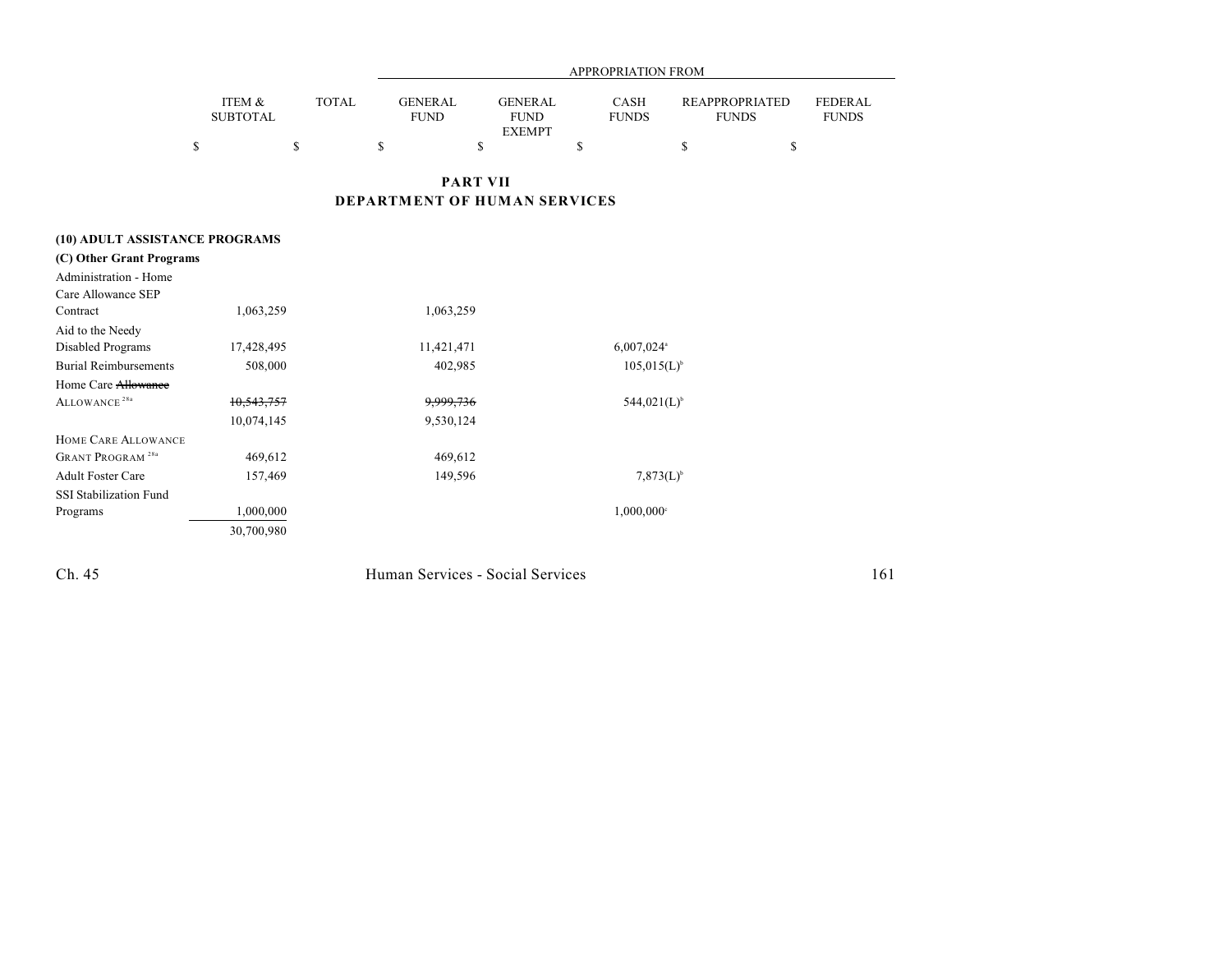| <b>ITEM &amp;</b><br><b>SUBTOTAL</b> | <b>TOTAL</b> | <b>GENER AL</b><br><b>FUND</b> | GENERAL<br><b>FUND</b><br><b>EXEMPT</b> | <b>CASH</b><br><b>FUNDS</b> | <b>REAPPROPRIATED</b><br><b>FUNDS</b> | <b>FEDERAL</b><br><b>FUNDS</b> |
|--------------------------------------|--------------|--------------------------------|-----------------------------------------|-----------------------------|---------------------------------------|--------------------------------|
|                                      |              |                                |                                         |                             |                                       |                                |

APPROPRIATION FROM

Of this amount, it is estimated that \$3,413,687(L) shall be from local funds, \$2,279,944 shall be from federal interim assistance reimbursement payments, and \$313,393 <sup>a</sup> shall be from other refunds and state revenue intercepts.

<sup>b</sup> These estimated amounts shall be from local funds.

This amount shall be from the State Supplemental Security Income Stabilization Fund, created pursuant to Section 26-2-210, C.R.S. This amount is shown for <sup>c</sup> informational purposes only, as the State Supplemental Security Income Stabilization Fund is continuously appropriated to the Department of Human Services for qualified expenditures.

#### **TOTALS PART VII**

| \$2,091,045,838<br>\$618,764,498<br>$$331,395,230$ <sup>a</sup><br>(HUMAN SERVICES)<br>\$450.969.434 |  |  |  |  |  | \$689,916,676 |
|------------------------------------------------------------------------------------------------------|--|--|--|--|--|---------------|
|------------------------------------------------------------------------------------------------------|--|--|--|--|--|---------------|

<sup>a</sup> Of this amount, \$117,836,940 contains an (L) notation.

**FOOTNOTES** -- The following statements are referenced to the numbered footnotes throughout section 2.

28a DEPARTMENT OF HUMAN SERVICES,ADULT ASSISTANCE PROGRAMS,OTHER GRANT PROGRAMS,HOMECARE ALLOWANCE; AND HOMECARE ALLOWANCE GRANT PROGRAM -- PURSUANT TO SECTION 26-2-122.4 (3), C.R.S, ANY AMOUNT IN THE HOME CARE ALLOWANCE GRANT PROGRAM LINE ITEM THAT IS NOT REQUIRED TO OPERATE THE GRANT PROGRAM MAY BE TRANSFERRED TO THE HOME CARE ALLOWANCE PROGRAM LINE ITEM AND USED TO PROVIDE ADDITIONAL BENEFITS UNDER THAT PROGRAM.

SECTION 3. Appropriation to the department of human services for the fiscal year beginning July 1, 2011. In Session Laws of Colorado 2011, section 2 of chapter 335, (SB 11-209), **amend** Part VII (10) (C); and **add** Part VII (10) (C) footnote 28a, as Part VII  $(10)$  (C) is amended by HB 12-1186, as follows: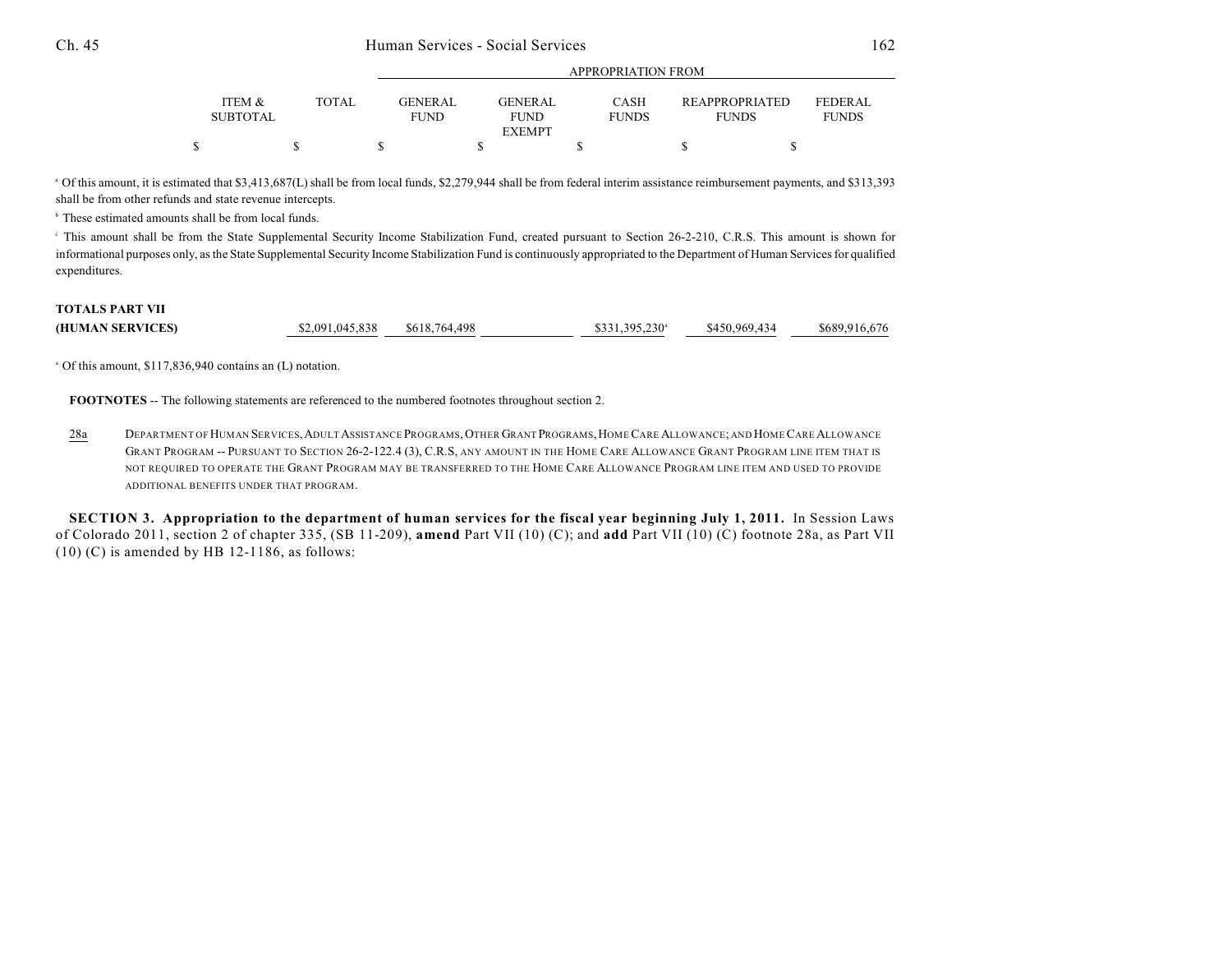## **PART VII DEPARTMENT OF HUMAN SERVICES**

#### **(10) ADULT ASSISTANCE PROGRAMS**

| (C) Other Grant Programs           |            |            |                          |
|------------------------------------|------------|------------|--------------------------|
| Administration - Home              |            |            |                          |
| Care Allowance SEP                 |            |            |                          |
| Contract                           | 1,063,259  | 1,063,259  |                          |
| Aid to the Needy Disabled          |            |            |                          |
| Programs                           | 17,428,495 | 11,421,471 | $6,007,024$ <sup>a</sup> |
| <b>Burial Reimbursements</b>       | 508,000    | 402,985    | $105,015(L)^{b}$         |
| Home Care Allowance                |            |            |                          |
| ALLOWANCE <sup>28a</sup>           | 10,543,757 | 9,999,736  | $544,021(L)^{6}$         |
|                                    | 10,074,145 | 9,530,124  |                          |
| HOME CARE ALLOWANCE                |            |            |                          |
| <b>GRANT PROGRAM<sup>28a</sup></b> | 469,612    | 469,612    |                          |
| <b>Adult Foster Care</b>           | 157,469    | 149,596    | $7,873(L)^{6}$           |
| <b>SSI Stabilization Fund</b>      |            |            |                          |
| Programs                           | 1,000,000  |            | $1,000,000$ <sup>c</sup> |
|                                    | 30,700,980 |            |                          |

Of this amount, it is estimated that \$3,413,687(L) shall be from local funds, \$2,279,944 shall be from federal interim assistance reimbursement payments, and \$313,393 <sup>a</sup> shall be from other refunds and state revenue intercepts.

 $\cdot$  These estimated amounts shall be from local funds.

Ch. 45 Human Services - Social Services 163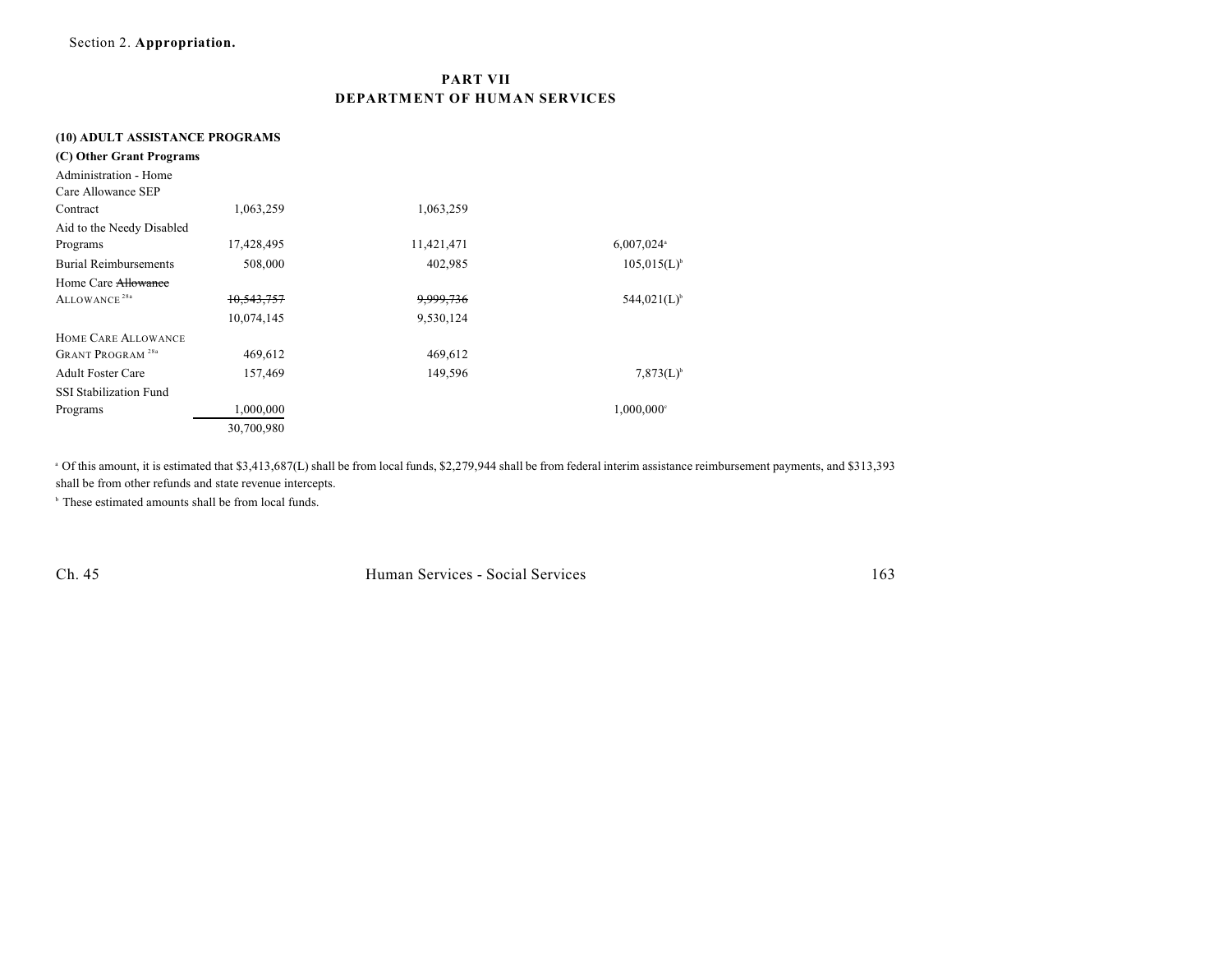### Ch. 45 Human Services - Social Services 164

|                                      |       |                               | <u>IN LIWI KELIYO LA KOM</u>                   |                             |                                       |                           |  |
|--------------------------------------|-------|-------------------------------|------------------------------------------------|-----------------------------|---------------------------------------|---------------------------|--|
| <b>ITEM &amp;</b><br><b>SUBTOTAL</b> | TOTAL | <b>GENERAL</b><br><b>FUND</b> | <b>GENERAL</b><br><b>FUND</b><br><b>EXEMPT</b> | <b>CASH</b><br><b>FUNDS</b> | <b>REAPPROPRIATED</b><br><b>FUNDS</b> | FEDER AL.<br><b>FUNDS</b> |  |
|                                      |       |                               |                                                |                             |                                       |                           |  |

APPROPRIATION FROM

This amount shall be from the State Supplemental Security Income Stabilization Fund, created pursuant to Section 26-2-210, C.R.S. This amount is shown for <sup>c</sup> informational purposes only, as the State Supplemental Security Income Stabilization Fund is continuously appropriated to the Department of Human Services for qualified expenditures.

# **TOTALS PART VII**

| \$2,079,353,036<br>\$619,875,097<br>(HUMAN SERVICES) | \$332,780,723 <sup>a</sup><br>\$452,550,757 | \$674,146,459 |
|------------------------------------------------------|---------------------------------------------|---------------|
|------------------------------------------------------|---------------------------------------------|---------------|

<sup>a</sup> Of this amount, \$117,836,940 contains an (L) notation.

**FOOTNOTES** -- The following statements are referenced to the numbered footnotes throughout section 2.

28a DEPARTMENT OF HUMAN SERVICES, ADULT ASSISTANCE PROGRAMS, OTHER GRANT PROGRAMS, HOME CARE ALLOWANCE; AND HOME CARE ALLOWANCE GRANT PROGRAM -- PURSUANT TO SECTION 26-2-122.4 (3), C.R.S, ANY AMOUNT IN THE HOME CARE ALLOWANCE GRANT PROGRAM LINE ITEM THAT IS NOT REQUIRED TO OPERATE THE GRANT PROGRAM MAY BE TRANSFERRED TO THE HOME CARE ALLOWANCE PROGRAM LINE ITEM AND USED TO PROVIDE ADDITIONAL BENEFITS UNDER THAT PROGRAM.